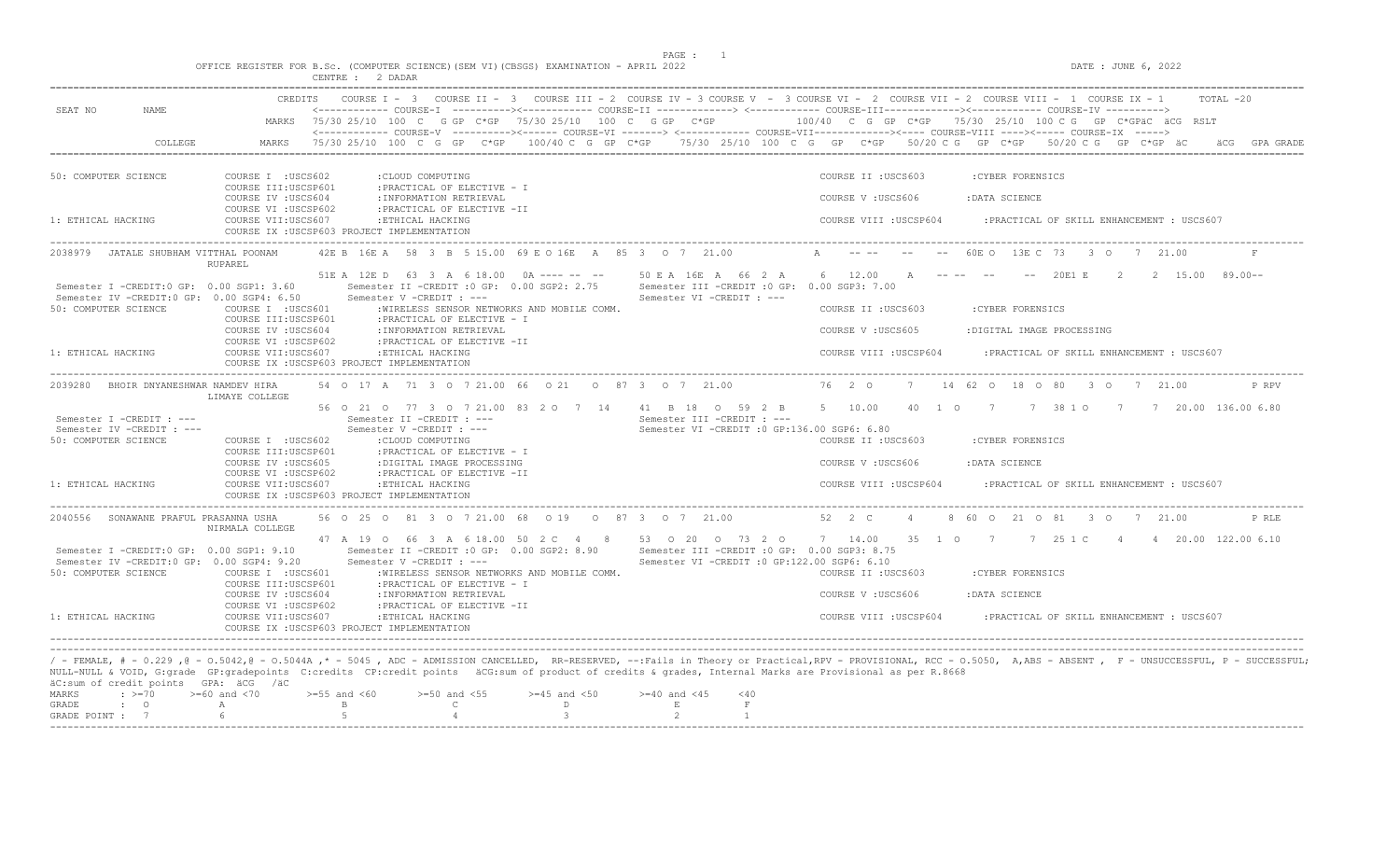|                                                                                                                                     |                                                                                                                 | OFFICE REGISTER FOR B.Sc. (COMPUTER SCIENCE) (SEM VI) (CBSGS) EXAMINATION - APRIL 2022<br>CENTRE : 7 BHIVANDI                                                                                                                                                                     |                                         | PAGE : 2                                                                                                                                                                                                                                   | DATE : JUNE 6, 2022                                                                                                                                                                                                                                                                                                                                                                                                                                                                                                                                                                      |
|-------------------------------------------------------------------------------------------------------------------------------------|-----------------------------------------------------------------------------------------------------------------|-----------------------------------------------------------------------------------------------------------------------------------------------------------------------------------------------------------------------------------------------------------------------------------|-----------------------------------------|--------------------------------------------------------------------------------------------------------------------------------------------------------------------------------------------------------------------------------------------|------------------------------------------------------------------------------------------------------------------------------------------------------------------------------------------------------------------------------------------------------------------------------------------------------------------------------------------------------------------------------------------------------------------------------------------------------------------------------------------------------------------------------------------------------------------------------------------|
| SEAT NO<br>NAME                                                                                                                     |                                                                                                                 |                                                                                                                                                                                                                                                                                   |                                         |                                                                                                                                                                                                                                            | CREDITS COURSE I - 3 COURSE II - 3 COURSE III - 2 COURSE IV - 3 COURSE V - 3 COURSE VI - 2 COURSE VIII - 2 COURSE VIII - 1 COURSE IX - 1<br>TOTAL -20<br><------------ COURSE-I ----------><----------- COURSE-II -------------> <------------ COURSE-III------------><------------ COURSE-IV ----------><br>MARKS 75/30 25/10 100 C G GP C*GP 75/30 25/10 100 C G GP C*GP 100/40 C G GP C*GP 75/30 25/10 100 C G GP C*GPäC äCG RSLT<br><------------ COURSE-V ----------><----- COURSE-VI -------> <------------ COURSE-VII-------------><---- COURSE-VIII ----><----- COURSE-IX -----> |
| COLLEGE                                                                                                                             | MARKS                                                                                                           |                                                                                                                                                                                                                                                                                   |                                         |                                                                                                                                                                                                                                            | 75/30 25/10 100 C G GP C*GP 100/40 C G GP C*GP 75/30 25/10 100 C G GP C*GP 50/20 C G GP C*GP 50/20 C G GP C*GP äC                                                                                                                                                                                                                                                                                                                                                                                                                                                                        |
| 50: COMPUTER SCIENCE<br>1: ETHICAL HACKING                                                                                          | COURSE I : USCS601<br>COURSE III: USCSP601<br>COURSE IV : USCS604<br>COURSE VI : USCSP602<br>COURSE VII:USCS607 | :WIRELESS SENSOR NETWORKS AND MOBILE COMM.<br>: PRACTICAL OF ELECTIVE - I<br>: INFORMATION RETRIEVAL<br>: PRACTICAL OF ELECTIVE -II<br>:ETHICAL HACKING<br>COURSE IX : USCSP603 PROJECT IMPLEMENTATION                                                                            |                                         |                                                                                                                                                                                                                                            | COURSE II : USCS603<br>: CYBER FORENSICS<br>COURSE V: USCS606<br>:DATA SCIENCE<br>COURSE VIII : USCSP604<br>: PRACTICAL OF SKILL ENHANCEMENT : USCS607                                                                                                                                                                                                                                                                                                                                                                                                                                   |
| 2041144 ANSARI SAQUIB MD SAFWAN SURAIYA                                                                                             | B.N.N. (BHIWAND                                                                                                 | 56 0 21 0 77 3 0 7 21.00 65 0 17 A 82 3 0 7 21.00                                                                                                                                                                                                                                 |                                         |                                                                                                                                                                                                                                            | 73 2 0<br>7 14 47 A 19 O 66 3 A 6 18.00<br>P RLE                                                                                                                                                                                                                                                                                                                                                                                                                                                                                                                                         |
|                                                                                                                                     |                                                                                                                 |                                                                                                                                                                                                                                                                                   |                                         |                                                                                                                                                                                                                                            | 45 A 22 0 67 3 0 7 21.00 79 2 0 7 14 59 0 19 0 78 2 0 7 14.00 36 1 0 7 7 38 1 0 7 7 20.00 137.00 6.85                                                                                                                                                                                                                                                                                                                                                                                                                                                                                    |
| Semester I -CREDIT : ---<br>Semester IV -CREDIT: 0 GP: 0.00 SGP4: 6.45<br>50: COMPUTER SCIENCE<br>1: ETHICAL HACKING                | COURSE I : USCS602<br>COURSE III:USCSP601<br>COURSE IV : USCS604<br>COURSE VI : USCSP602<br>COURSE VII:USCS607  | @ 3<br>Semester II -CREDIT : ---<br>Semester V -CREDIT : ---<br>: CLOUD COMPUTING<br>: PRACTICAL OF ELECTIVE - I<br>: INFORMATION RETRIEVAL<br>: PRACTICAL OF ELECTIVE -II<br>:ETHICAL HACKING<br>COURSE IX : USCSP603 PROJECT IMPLEMENTATION                                     |                                         | Semester III - CREDIT : 0 GP: 0.00 SGP3: 6.40<br>Semester VI - CREDIT : 0 GP: 137.00 SGP6: 6.85                                                                                                                                            | : CYBER FORENSICS<br>COURSE II : USCS603<br>COURSE V : USCS606<br>: DATA SCIENCE<br>COURSE VIII : USCSP604<br>: PRACTICAL OF SKILL ENHANCEMENT : USCS607                                                                                                                                                                                                                                                                                                                                                                                                                                 |
| 2041152 PANICKER SHREYAS V S RAMESAN BHA                                                                                            |                                                                                                                 | 70 0 22 0 92 3 0 7 21 00 69 0 22 0 91 3 0 7 21 00                                                                                                                                                                                                                                 |                                         |                                                                                                                                                                                                                                            | 92  2  0  7  14  70  0  22  0  92  3  0  7  21.00<br>P RPV                                                                                                                                                                                                                                                                                                                                                                                                                                                                                                                               |
| GYASHREE<br>Semester I -CREDIT : ---<br>Semester IV -CREDIT:0 GP: 0.00 SGP4: 8.65<br>2041264 NAIR NEERAJ RAVIKUMAR MINI             | K.M.AGRAWAL-KAL<br>MODEL COL. KALY                                                                              | Semester II -CREDIT : ---<br>Semester V -CREDIT : ---<br>63 0 21 0 84 3 0 7 21 00 65 0 22 0 87 3 0 7 21 00<br>@ 3                                                                                                                                                                 |                                         | Semester III -CREDIT : 0 GP: 0.00 SGP3: 6.75<br>Semester VI -CREDIT : 0 GP:140.00 SGP6: 7.00                                                                                                                                               | 71 0 22 0 93 3 0 7 21.00 92 2 0 7 14 68 0 20 0 88 2 0 7 14.00 42 1 0 7 7 40 1 0 7 7 20.00 140.00 7.00<br>92  2  0  7  14  65  0  19  0  84  3  0  7  21.00<br>P RLE<br>48 A 19 O 67 3 O 7 21.00 96 2 O 7 14 59 O 21 O 80 2 O 7 14.00 48 1 O 7 7 47 1 O 7 7 20.00 140.00 7.00                                                                                                                                                                                                                                                                                                             |
| Semester I -CREDIT:0 GP: 0.00 SGP1: 8.00<br>Semester IV -CREDIT:0 GP: 0.00 SGP4: 9.70<br>50: COMPUTER SCIENCE<br>1: ETHICAL HACKING | COURSE I :USCS601<br>COURSE III:USCSP601<br>COURSE IV : USCS604<br>COURSE VI : USCSP602<br>COURSE VII:USCS607   | Semester II -CREDIT : 0 GP: 0.00 SGP2: 8.40<br>Semester V -CREDIT : ---<br>:WIRELESS SENSOR NETWORKS AND MOBILE COMM.<br>: PRACTICAL OF ELECTIVE - I<br>: INFORMATION RETRIEVAL<br>: PRACTICAL OF ELECTIVE -II<br>:ETHICAL HACKING<br>COURSE IX : USCSP603 PROJECT IMPLEMENTATION |                                         | Semester III - CREDIT : 0 GP: 0.00 SGP3:10.00<br>Semester VI -CREDIT : 0 GP:140.00 SGP6: 7.00                                                                                                                                              | COURSE II : USCS602<br>:CLOUD COMPUTING<br>COURSE V: USCS606<br>:DATA SCIENCE<br>COURSE VIII : USCSP604<br>: PRACTICAL OF SKILL ENHANCEMENT : USCS607                                                                                                                                                                                                                                                                                                                                                                                                                                    |
| 2041309 KHAN AATIF MOHAMMED YUNUS SANJEE<br>DA KHATOON                                                                              | ROYAL- KASHIMIR                                                                                                 | 44 B 18 O 62 3 A 6 18.00 57 O 19 O 76 3 O 7 21.00                                                                                                                                                                                                                                 |                                         | 59 0 12 D 71 3 0 7 21 00 50 2 C 4 8 57 0 20 0 77 2 0 7 14 00                                                                                                                                                                               | 65 2 A<br>6 12 56 0 15 A 71 3 0 7 21.00<br>P RPV<br>32 1 0 7 7 22 1 E 2 2 20.00 124.00 6.20                                                                                                                                                                                                                                                                                                                                                                                                                                                                                              |
| Semester I -CREDIT : ---<br>Semester IV -CREDIT : ---                                                                               |                                                                                                                 | Semester II -CREDIT : ---<br>Semester V -CREDIT : ---                                                                                                                                                                                                                             |                                         | Semester III -CREDIT : ---<br>Semester VI -CREDIT : 0 GP:124.00 SGP6: 6.20                                                                                                                                                                 | 63                                                                                                                                                                                                                                                                                                                                                                                                                                                                                                                                                                                       |
| äC:sum of credit points GPA: äCG /äC<br>$\div$ >=70<br>MARKS<br>$\cdot$ 0<br>GRADE<br>GRADE POINT : 7                               | $>=60$ and $<70$<br>$\mathbb{A}$<br>6                                                                           | $>=55$ and $<60$<br>$>=50$ and $<55$<br>$\mathbb B$<br>$\mathbb{C}$<br>5<br>$\overline{4}$                                                                                                                                                                                        | $>=45$ and $<50$<br>D<br>$\overline{3}$ | NULL-NULL & VOID, G:grade GP:gradepoints C:credits CP:credit points äCG:sum of product of credits & grades, Internal Marks are Provisional as per R.8668<br>$>=40$ and $<45$<br>$<$ 40<br>$\mathbf{E}$<br>$\mathbb F$<br>2<br>$\mathbf{1}$ | / - FEMALE, # - 0.229, @ - 0.5042, @ - 0.5044A,* - 5045, ADC - ADMISSION CANCELLED, RR-RESERVED, --:Fails in Theory or Practical,RPV - PROVISIONAL, RCC - 0.5050, A,ABS - ABSENT, F - UNSUCCESSFUL, P - SUCCESSFUL;                                                                                                                                                                                                                                                                                                                                                                      |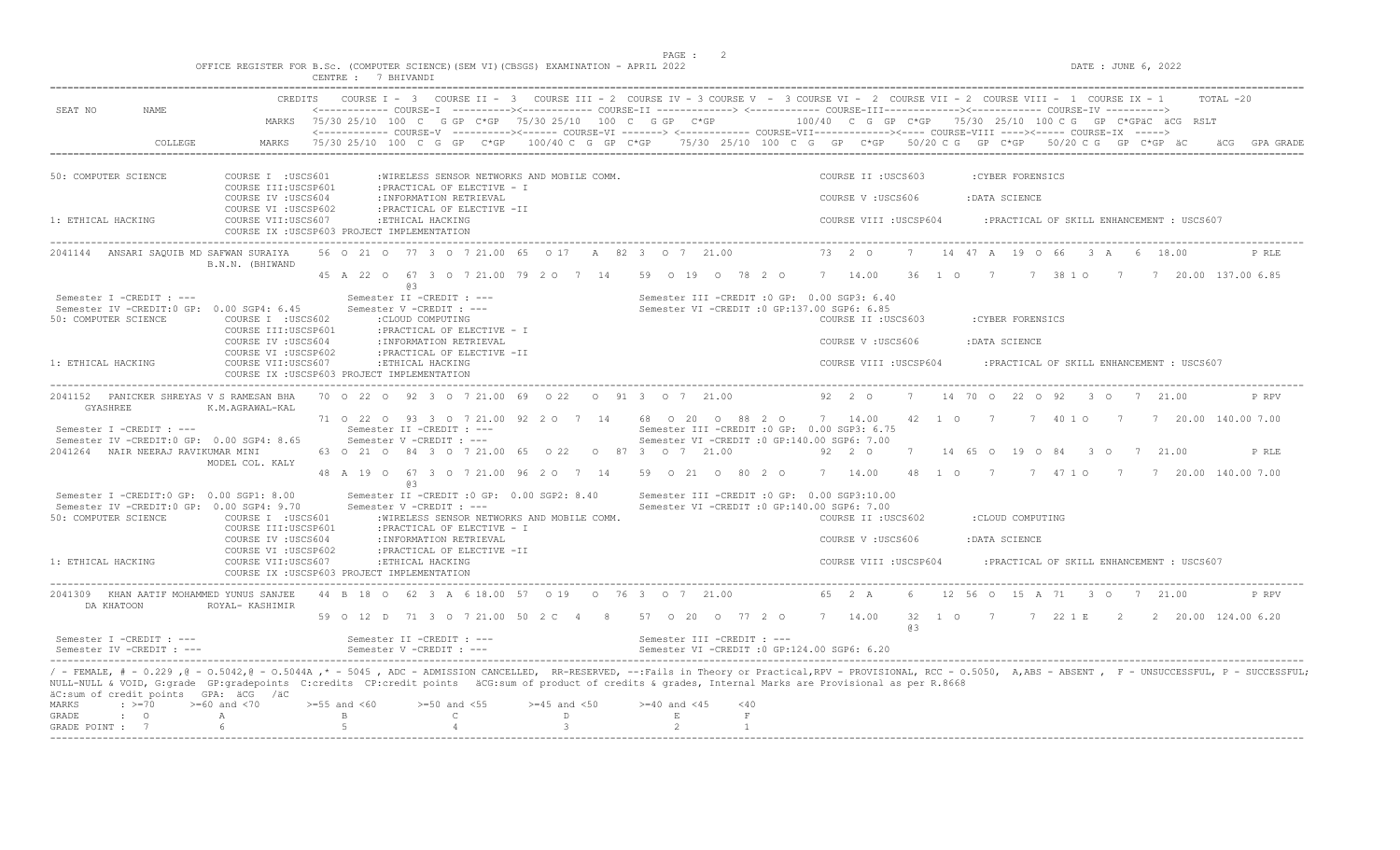$DATA: JUNE 6, 2022$ 

|  |                    |  |  |  | OFFICE REGISTER FOR B.Sc. (COMPUTER SCIENCE)(SEM VI)(CBSGS) EXAMINATION - APRIL 2022 |  |  |
|--|--------------------|--|--|--|--------------------------------------------------------------------------------------|--|--|
|  | CENTRE : 3 ANDHERI |  |  |  |                                                                                      |  |  |

| SEAT NO<br><b>NAME</b>                                                                                                                                                                           | CREDITS                                                           | COURSE $I - 3$<br>COURSE II $-$ 3                                                                               |                               |                                                |                                              |                        | COURSE III - 2 COURSE IV - 3 COURSE V - 3 COURSE VI - 2 COURSE VII - 2 COURSE VIII - 1 COURSE IX - 1<br>TOTAL -20<br><------------ COURSE-I ----------><----------- COURSE-II -------------> <------------ COURSE-III------------><----------- COURSE-IV ---------->                     |
|--------------------------------------------------------------------------------------------------------------------------------------------------------------------------------------------------|-------------------------------------------------------------------|-----------------------------------------------------------------------------------------------------------------|-------------------------------|------------------------------------------------|----------------------------------------------|------------------------|------------------------------------------------------------------------------------------------------------------------------------------------------------------------------------------------------------------------------------------------------------------------------------------|
|                                                                                                                                                                                                  |                                                                   | MARKS 75/30 25/10 100 C G GP C*GP 75/30 25/10 100 C G GP C*GP                                                   |                               |                                                |                                              |                        | 100/40 C G GP C*GP 75/30 25/10 100 C G GP C*GPäC äCG RSLT                                                                                                                                                                                                                                |
| COLLEGE                                                                                                                                                                                          | MARKS                                                             |                                                                                                                 |                               |                                                |                                              |                        | <------------- COURSE-V ----------><----- COURSE-VI -------> <------------ COURSE-VII-----------><---- COURSE-VIII ----><----- COURSE-VIX -----><br>$75/30$ 25/10 100 C G GP C*GP 100/40 C G GP C*GP 75/30 25/10 100 C G GP C*GP 50/20 C G GP C*GP 50/20 C G GP C*GP äC<br>äCG GPA GRADE |
| 50: COMPUTER SCIENCE                                                                                                                                                                             | COURSE I : USCS602<br>COURSE III: USCSP601                        | :CLOUD COMPUTING<br>: PRACTICAL OF ELECTIVE - I                                                                 |                               |                                                |                                              | COURSE II : USCS603    | :CYBER FORENSICS                                                                                                                                                                                                                                                                         |
|                                                                                                                                                                                                  | COURSE IV : USCS604<br>COURSE VI : USCSP602                       | : INFORMATION RETRIEVAL<br>: PRACTICAL OF ELECTIVE -II                                                          |                               |                                                |                                              | COURSE V : USCS606     | :DATA SCIENCE                                                                                                                                                                                                                                                                            |
| 1: ETHICAL HACKING                                                                                                                                                                               | COURSE VII:USCS607<br>COURSE IX : USCSP603 PROJECT IMPLEMENTATION | :ETHICAL HACKING                                                                                                |                               |                                                |                                              | COURSE VIII : USCSP604 | : PRACTICAL OF SKILL ENHANCEMENT : USCS607                                                                                                                                                                                                                                               |
| 2041351 TIWARI CHANDRAPRAKASH RAMPRATAP<br>VIMLADEVI                                                                                                                                             | MAHENDRA -BANDR                                                   | 57 0 19 0 76 3 0 7 21.00 65 0 18 0 83 3 0 7 21.00                                                               |                               |                                                |                                              | 97 2 0                 | 14 67 0 16 A 83 3 0 7 21.00<br>7<br>P RPV                                                                                                                                                                                                                                                |
| Semester I -CREDIT : ---<br>Semester IV -CREDIT : ---                                                                                                                                            |                                                                   | 65 0 18 0 83 3 0 7 21 00 92 2 0 7 14 65 0 23 0 88 2 0<br>Semester II - CREDIT : ---<br>Semester V -CREDIT : --- |                               | Semester III -CREDIT : ---                     | Semester VI -CREDIT : 0 GP:140.00 SGP6: 7.00 | 7 14.00                | 47 1 0 7 7 46 1 0 7 7 7 20.00 140.00 7.00                                                                                                                                                                                                                                                |
| 50: COMPUTER SCIENCE                                                                                                                                                                             | COURSE I : USCS601                                                | : WIRELESS SENSOR NETWORKS AND MOBILE COMM.                                                                     |                               |                                                |                                              | COURSE II : USCS602    | :CLOUD COMPUTING                                                                                                                                                                                                                                                                         |
|                                                                                                                                                                                                  | COURSE III: USCSP601<br>COURSE IV : USCS604                       | : PRACTICAL OF ELECTIVE - I<br>: INFORMATION RETRIEVAL                                                          |                               |                                                |                                              | COURSE V : USCS606     | : DATA SCIENCE                                                                                                                                                                                                                                                                           |
| 1: ETHICAL HACKING                                                                                                                                                                               | COURSE VI : USCSP602<br>COURSE VII:USCS607                        | : PRACTICAL OF ELECTIVE -II<br>:ETHICAL HACKING                                                                 |                               |                                                |                                              | COURSE VIII : USCSP604 | : PRACTICAL OF SKILL ENHANCEMENT : USCS607                                                                                                                                                                                                                                               |
|                                                                                                                                                                                                  | COURSE IX : USCSP603 PROJECT IMPLEMENTATION                       |                                                                                                                 |                               |                                                |                                              |                        |                                                                                                                                                                                                                                                                                          |
| 2041506 INAMDAR VAIBHAV MAHESH UMA                                                                                                                                                               | SATYAGRAHA-KHAR                                                   | 63 0 19 0 82 3 0 7 21.00 60 0 19 0 79 3 0 7 21.00                                                               |                               |                                                |                                              | 86 2 0                 | 7 14 62 0 18 0 80 3 0 7 21.00<br>P RPV                                                                                                                                                                                                                                                   |
| Semester I -CREDIT : ---<br>Semester IV -CREDIT : ---                                                                                                                                            |                                                                   | 60 0 20 0 80 3 0 7 21 00 79 2 0 7 14<br>Semester II -CREDIT : ---<br>Semester V -CREDIT : ---                   |                               | 64 0 18 0 82 2 0<br>Semester III -CREDIT : --- | Semester VI -CREDIT : 0 GP:140.00 SGP6: 7.00 | 7 14.00                | 36 1 0 7<br>7 40 1 0 7 7 20.00 140.00 7.00                                                                                                                                                                                                                                               |
| 50: COMPUTER SCIENCE                                                                                                                                                                             | COURSE I : USCS602<br>COURSE III: USCSP601                        | :CLOUD COMPUTING<br>: PRACTICAL OF ELECTIVE - I                                                                 |                               |                                                |                                              | COURSE II : USCS603    | :CYBER FORENSICS                                                                                                                                                                                                                                                                         |
|                                                                                                                                                                                                  | COURSE IV : USCS604<br>COURSE VI : USCSP602                       | : INFORMATION RETRIEVAL<br>: PRACTICAL OF ELECTIVE -II                                                          |                               |                                                |                                              | COURSE V :USCS606      | : DATA SCIENCE                                                                                                                                                                                                                                                                           |
| 1: ETHICAL HACKING                                                                                                                                                                               | COURSE VII:USCS607<br>COURSE IX : USCSP603 PROJECT IMPLEMENTATION | :ETHICAL HACKING                                                                                                |                               |                                                |                                              | COURSE VIII : USCSP604 | : PRACTICAL OF SKILL ENHANCEMENT : USCS607                                                                                                                                                                                                                                               |
| 2041510 AKSHAY SINGH HAJARI SUNITA                                                                                                                                                               | DANDEKAR PALGHA                                                   | 53 0 20 0 73 3 0 7 21 00 59 0 21 0 80 3 0 7 21 00                                                               |                               |                                                |                                              | 62 2 A                 | 12 60 0 25 0 85<br>3 0 7 21.00<br>P RPV                                                                                                                                                                                                                                                  |
| Semester I -CREDIT : ---                                                                                                                                                                         |                                                                   | 51 A 23 O 74 3 O 7 21.00 62 2 A 6 12 53 O 21 O 74 2 O<br>Semester II -CREDIT : ---                              |                               | Semester III -CREDIT : ---                     |                                              | 7 14.00                | 25 1 C 4<br>4 25 1 C<br>4 4 20.00 130.00 6.50                                                                                                                                                                                                                                            |
| Semester IV -CREDIT : ---                                                                                                                                                                        |                                                                   | Semester V -CREDIT : ---                                                                                        |                               |                                                | Semester VI -CREDIT : 0 GP:130.00 SGP6: 6.50 |                        |                                                                                                                                                                                                                                                                                          |
| 50: COMPUTER SCIENCE                                                                                                                                                                             | COURSE I : USCS601<br>COURSE III:USCSP601                         | :WIRELESS SENSOR NETWORKS AND MOBILE COMM.<br>: PRACTICAL OF ELECTIVE - I                                       |                               |                                                |                                              | COURSE II : USCS603    | :CYBER FORENSICS                                                                                                                                                                                                                                                                         |
|                                                                                                                                                                                                  | COURSE IV : USCS604<br>COURSE VI : USCSP602                       | : INFORMATION RETRIEVAL<br>: PRACTICAL OF ELECTIVE -II                                                          |                               |                                                |                                              | COURSE V: USCS605      | :DIGITAL IMAGE PROCESSING                                                                                                                                                                                                                                                                |
| 1: ETHICAL HACKING                                                                                                                                                                               | COURSE VII:USCS607<br>COURSE IX : USCSP603 PROJECT IMPLEMENTATION | :ETHICAL HACKING                                                                                                |                               |                                                |                                              | COURSE VIII : USCSP604 | : PRACTICAL OF SKILL ENHANCEMENT : USCS607                                                                                                                                                                                                                                               |
|                                                                                                                                                                                                  |                                                                   |                                                                                                                 |                               |                                                |                                              |                        |                                                                                                                                                                                                                                                                                          |
| NULL-NULL & VOID, G:grade GP:gradepoints C:credits CP:credit points äCG:sum of product of credits & grades, Internal Marks are Provisional as per R.8668<br>äC:sum of credit points GPA: äCG /äC |                                                                   |                                                                                                                 |                               |                                                |                                              |                        | / - FEMALE, # - 0.229 ,@ - 0.5042,@ - 0.5044A ,* - 5045 , ADC - ADMISSION CANCELLED, RR-RESERVED, --:Fails in Theory or Practical,RPV - PROVISIONAL, RCC - 0.5050, A,ABS - ABSENT , F - UNSUCCESSFUL, P - SUCCESSFUL;                                                                    |
| MARKS<br>$\div$ >=70                                                                                                                                                                             | $>=60$ and $<70$<br>$>=55$ and $<60$                              | $>=50$ and $<55$                                                                                                | $>=45$ and $<50$              | $>= 40$ and $< 45$                             | $<$ 40                                       |                        |                                                                                                                                                                                                                                                                                          |
| GRADE<br>$\mathbf{C}$<br>GRADE POINT : 7                                                                                                                                                         | $\mathbf{B}$<br>A<br>$5^{\circ}$<br>6                             | $\mathbb{C}$                                                                                                    | $\mathbb{D}$<br>$\mathcal{L}$ | $\mathbf{E}$<br>2                              | $\mathbf{F}$<br>$\overline{1}$               |                        |                                                                                                                                                                                                                                                                                          |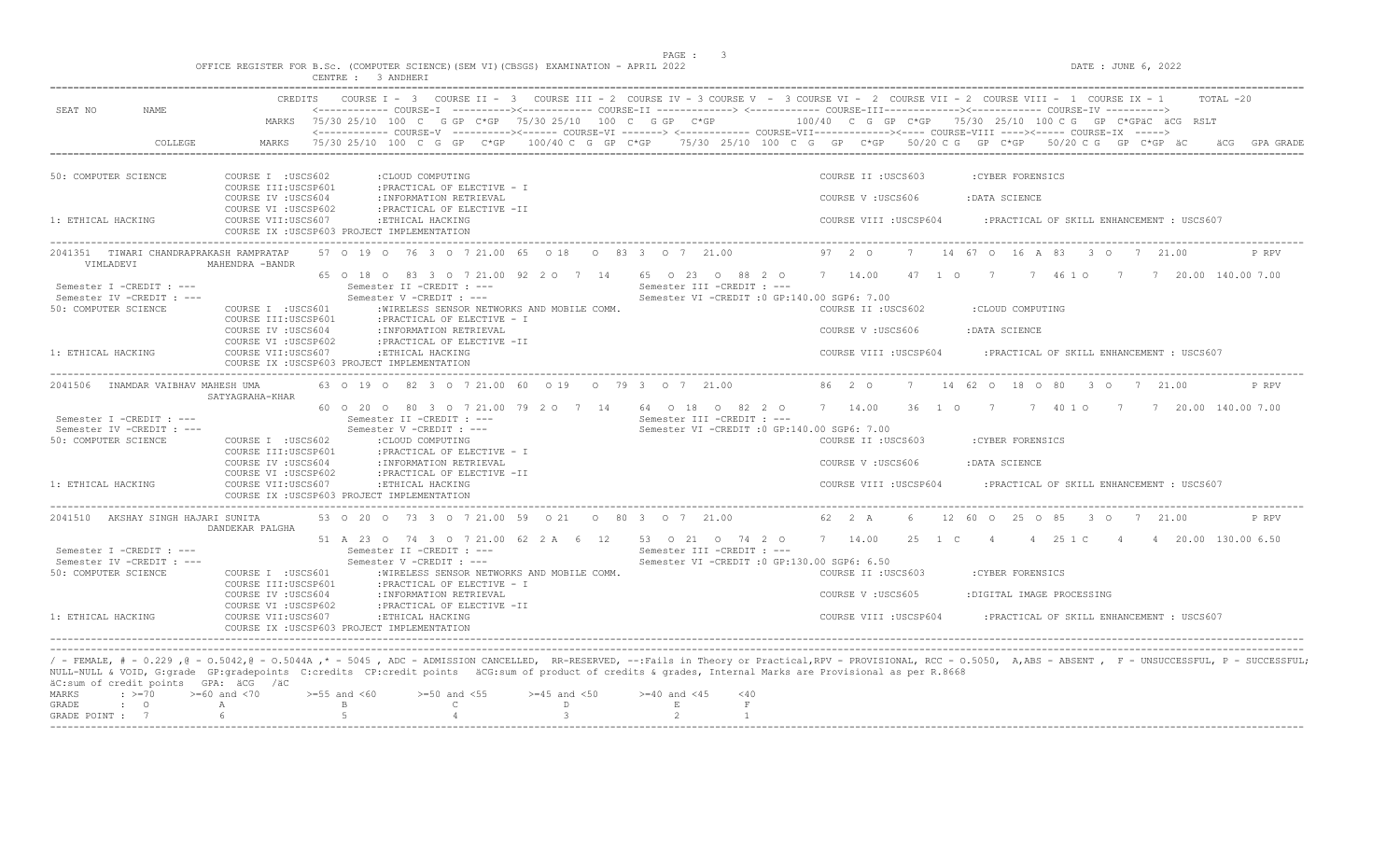|                                                                                                               |                                             | OFFICE REGISTER FOR B.Sc. (COMPUTER SCIENCE) (SEM VI) (CBSGS) EXAMINATION - APRIL 2022                                                                        |                               | PAGE : 4                   | DATE : JUNE 6, 2022                                                                                                                                                                                                                                                                                                                                                               |
|---------------------------------------------------------------------------------------------------------------|---------------------------------------------|---------------------------------------------------------------------------------------------------------------------------------------------------------------|-------------------------------|----------------------------|-----------------------------------------------------------------------------------------------------------------------------------------------------------------------------------------------------------------------------------------------------------------------------------------------------------------------------------------------------------------------------------|
|                                                                                                               |                                             | CENTRE : 3 ANDHERI                                                                                                                                            |                               |                            |                                                                                                                                                                                                                                                                                                                                                                                   |
| SEAT NO<br>NAME                                                                                               | CREDITS<br>MARKS                            | 75/30 25/10 100 C G GP C*GP 75/30 25/10 100 C G GP C*GP                                                                                                       |                               |                            | COURSE I - 3 COURSE II - 3 COURSE III - 2 COURSE IV - 3 COURSE V - 3 COURSE VI - 2 COURSE VII - 2 COURSE VIII - 1 COURSE IX - 1<br>TOTAL -20<br><------------ COURSE-I ----------><----------- COURSE-II -------------> <------------ COURSE-III-----------><------------ COURSE-IV ---------->><br>$100/40$ C G GP C*GP $75/30$ 25/10 100 C G GP C*GPäC äCG RSLT                 |
| COLLEGE                                                                                                       | MARKS                                       |                                                                                                                                                               |                               |                            | <------------- COURSE-V ----------><----- COURSE-VI -------> <----------- COURSE-VII-----------><---- COURSE-VIII ----><----- COURSE-IX -----><br>75/30 25/10 100 C G GP C*GP 100/40 C G GP C*GP 75/30 25/10 100 C G GP C*GP 50/20 C G GP C*GP 50/20 C G GP C*GP äC<br>GPA GRADE                                                                                                  |
| 50: COMPUTER SCIENCE                                                                                          | COURSE I : USCS601                          | :WIRELESS SENSOR NETWORKS AND MOBILE COMM.                                                                                                                    |                               |                            | COURSE II : USCS603<br>:CYBER FORENSICS                                                                                                                                                                                                                                                                                                                                           |
|                                                                                                               | COURSE III:USCSP601<br>COURSE IV : USCS604  | : PRACTICAL OF ELECTIVE - I<br>: INFORMATION RETRIEVAL                                                                                                        |                               |                            | COURSE V: USCS605<br>:DIGITAL IMAGE PROCESSING                                                                                                                                                                                                                                                                                                                                    |
| 1: ETHICAL HACKING                                                                                            | COURSE VI : USCSP602<br>COURSE VII:USCS607  | : PRACTICAL OF ELECTIVE -II<br>:ETHICAL HACKING<br>COURSE IX : USCSP603 PROJECT IMPLEMENTATION                                                                |                               |                            | COURSE VIII : USCSP604<br>: PRACTICAL OF SKILL ENHANCEMENT : USCS607                                                                                                                                                                                                                                                                                                              |
| 2041828 SAHANI ATUL JEETENDRA PRAMILA                                                                         | GPM SC - ANDHER                             | 44E B 10E E 54 3 C 4 12.00 63 E O 19E O 82 3 O 7 21.00                                                                                                        |                               |                            | A ---- --<br>51E A 16E A 67 3 A 6 18.00                                                                                                                                                                                                                                                                                                                                           |
| Semester I -CREDIT:0 GP: 0.00 SGP1: 5.80                                                                      |                                             | 62E O 13E C 75 3 O 7 21.00 0A ---- -- --<br>Semester II -CREDIT : 0 GP: 0.00 SGP2: 5.80                                                                       |                               |                            | 50 E A A F E ---- -- -- -- A ---- --<br>$--- 12.00 72.00---$<br>Semester III - CREDIT : 0 GP: 0.00 SGP3: 9.30                                                                                                                                                                                                                                                                     |
| Semester IV -CREDIT : ---<br>50: COMPUTER SCIENCE                                                             | COURSE I : USCS602<br>COURSE III: USCSP601  | Semester V -CREDIT : ---<br>:CLOUD COMPUTING<br>: PRACTICAL OF ELECTIVE - I                                                                                   |                               | Semester VI -CREDIT : ---  | COURSE II : USCS603<br>: CYBER FORENSICS                                                                                                                                                                                                                                                                                                                                          |
|                                                                                                               | COURSE IV : USCS604<br>COURSE VI : USCSP602 | : INFORMATION RETRIEVAL<br>: PRACTICAL OF ELECTIVE -II                                                                                                        |                               |                            | COURSE V: USCS606<br>:DATA SCIENCE                                                                                                                                                                                                                                                                                                                                                |
| 1: ETHICAL HACKING                                                                                            | COURSE VII:USCS607                          | : ETHICAL HACKING<br>COURSE IX : USCSP603 PROJECT IMPLEMENTATION                                                                                              |                               |                            | COURSE VIII : USCSP604<br>: PRACTICAL OF SKILL ENHANCEMENT : USCS607                                                                                                                                                                                                                                                                                                              |
| 2041843 / JAGADALE AMRUTA BALASAHEB SUMAN                                                                     | P.P.E'S AS&C RA                             | 59 0 17 A 76 3 0 7 21.00 74 0 20 0 94 3 0 7 21.00                                                                                                             |                               |                            | 75 2 0<br>7 14 59 0 14 B 73 3 0 7 21 00<br>P RPV #10                                                                                                                                                                                                                                                                                                                              |
| Semester I -CREDIT : ---<br>Semester IV -CREDIT : ---                                                         |                                             | Semester II -CREDIT : ---<br>Semester V -CREDIT : ---                                                                                                         |                               | Semester III -CREDIT : --- | 66 0 14 B 80 3 0 7 21.00 79 2 0 7 14 59 0 22 0 81 2 0 7 14.00 43 1 0 7 7 42 1 0 7 7 20.00 140.00 7.00# 0.10<br>Semester VI - CREDIT : 0 GP: 142.00 SGP6: 7.10                                                                                                                                                                                                                     |
| 2041844 / KHUNDAL SWAPNALI BHALCHANDRA GEE<br>TA                                                              | P.P.E'S AS&C RA                             | 59 0 22 0 81 3 0 7 21.00 66 0 18 0 84 3 0 7 21.00                                                                                                             |                               |                            | 82 2 0<br>7 14 50 A 24 O 74 3 O 7 21.00<br>P RPV #10                                                                                                                                                                                                                                                                                                                              |
| Semester I -CREDIT:0 GP: 0.00 SGP1: 9.30<br>Semester IV -CREDIT:0 GP: 0.00 SGP4:10.00<br>50: COMPUTER SCIENCE | COURSE I :USCS601                           | 66 0 23 0 89 3 0 7 21 00 86 2 0 7 14<br>Semester II -CREDIT : 0 GP: 0.00 SGP2: 9.30<br>Semester V -CREDIT : ---<br>:WIRELESS SENSOR NETWORKS AND MOBILE COMM. |                               | 72 0 22 0 94 2 0           | 47 1 0 7 7 48 1 0 7 7 20.00 140.00 7.00# 0.10<br>7 14.00<br>Semester III - CREDIT : 0 GP: 0.00 SGP3:10.00<br>Semester VI - CREDIT : 0 GP: 142.00 SGP6: 7.10<br>COURSE II : USCS603<br>: CYBER FORENSICS                                                                                                                                                                           |
|                                                                                                               | COURSE III:USCSP601<br>COURSE IV : USCS604  | : PRACTICAL OF ELECTIVE - I<br>: INFORMATION RETRIEVAL                                                                                                        |                               |                            | COURSE V: USCS606<br>:DATA SCIENCE                                                                                                                                                                                                                                                                                                                                                |
| 1: ETHICAL HACKING                                                                                            | COURSE VI : USCSP602<br>COURSE VII:USCS607  | : PRACTICAL OF ELECTIVE -II<br>:ETHICAL HACKING<br>COURSE IX : USCSP603 PROJECT IMPLEMENTATION                                                                |                               |                            | COURSE VIII : USCSP604<br>: PRACTICAL OF SKILL ENHANCEMENT : USCS607                                                                                                                                                                                                                                                                                                              |
| 2041857 SULE APPA KANTA REKHA                                                                                 | MOTILAL JHUNJHU                             | 30+ E\$ 21+ O\$ 51 3 C 4 12.00 30 + E\$19+ O\$ 49 3 D 3 9.00                                                                                                  |                               |                            | 66+ 2 A<br>6 12 30 + E\$ 21 + O\$ 51 3 C 4 12.00<br>P RLE                                                                                                                                                                                                                                                                                                                         |
| Semester I -CREDIT : ---<br>Semester IV -CREDIT:20 GP: 0.00 SGP4: 5.40<br>50: COMPUTER SCIENCE                | COURSE I : USCS602                          | 51 A 23+ OS 74 3 O 7 21.00 88+ 2 O 7 14 36 + DS 22+ OS 58 2 B 5 10.00<br>Semester II -CREDIT : ---<br>Semester V -CREDIT : ---<br>: CLOUD COMPUTING           |                               |                            | 36+ 1 0\$ 7 7 22+1 E\$ 2 2 20.00 99.00 4.95<br>Semester III -CREDIT : 20 GP: 0.00 SGP3: 5.25<br>Semester VI - CREDIT : 20 GP: 99.00 SGP6: 4.95<br>COURSE II : USCS603<br>: CYBER FORENSICS                                                                                                                                                                                        |
|                                                                                                               | COURSE III:USCSP601<br>COURSE IV : USCS604  | : PRACTICAL OF ELECTIVE - I<br>: INFORMATION RETRIEVAL                                                                                                        |                               |                            | COURSE V: USCS606<br>:DATA SCIENCE                                                                                                                                                                                                                                                                                                                                                |
| 1: ETHICAL HACKING                                                                                            | COURSE VI : USCSP602<br>COURSE VII: USCS607 | : PRACTICAL OF ELECTIVE -II<br>:ETHICAL HACKING<br>COURSE IX : USCSP603 PROJECT IMPLEMENTATION                                                                |                               |                            | COURSE VIII : USCSP604<br>: PRACTICAL OF SKILL ENHANCEMENT : USCS607                                                                                                                                                                                                                                                                                                              |
|                                                                                                               |                                             |                                                                                                                                                               |                               |                            | / - FEMALE, # - 0.229 ,@ - 0.5042,@ - 0.5044A ,* - 5045 , ADC - ADMISSION CANCELLED, RR-RESERVED, --:Fails in Theory or Practical,RPV - PROVISIONAL, RCC - 0.5050, A,ABS - ABSENT , F - UNSUCCESSFUL, P - SUCCESSFUL;<br>NULL-NULL & VOID, G:grade GP:gradepoints C:credits CP:credit points äCG:sum of product of credits & grades, Internal Marks are Provisional as per R.8668 |
| äC:sum of credit points GPA: äCG /äC<br>$\div$ >=70<br>MARKS                                                  | >=60 and <70                                | $>=55$ and $<60$<br>$>=50$ and $<55$                                                                                                                          | $>=45$ and $<50$              | $>= 40$ and $< 45$         | $<$ 40                                                                                                                                                                                                                                                                                                                                                                            |
| $\cdot$ 0<br>GRADE<br>GRADE POINT : 7                                                                         | Α<br>6                                      | $\mathsf{C}$<br>B<br>$\overline{5}$                                                                                                                           | $\mathbb D$<br>$\overline{3}$ | Ε                          | $\;$ F                                                                                                                                                                                                                                                                                                                                                                            |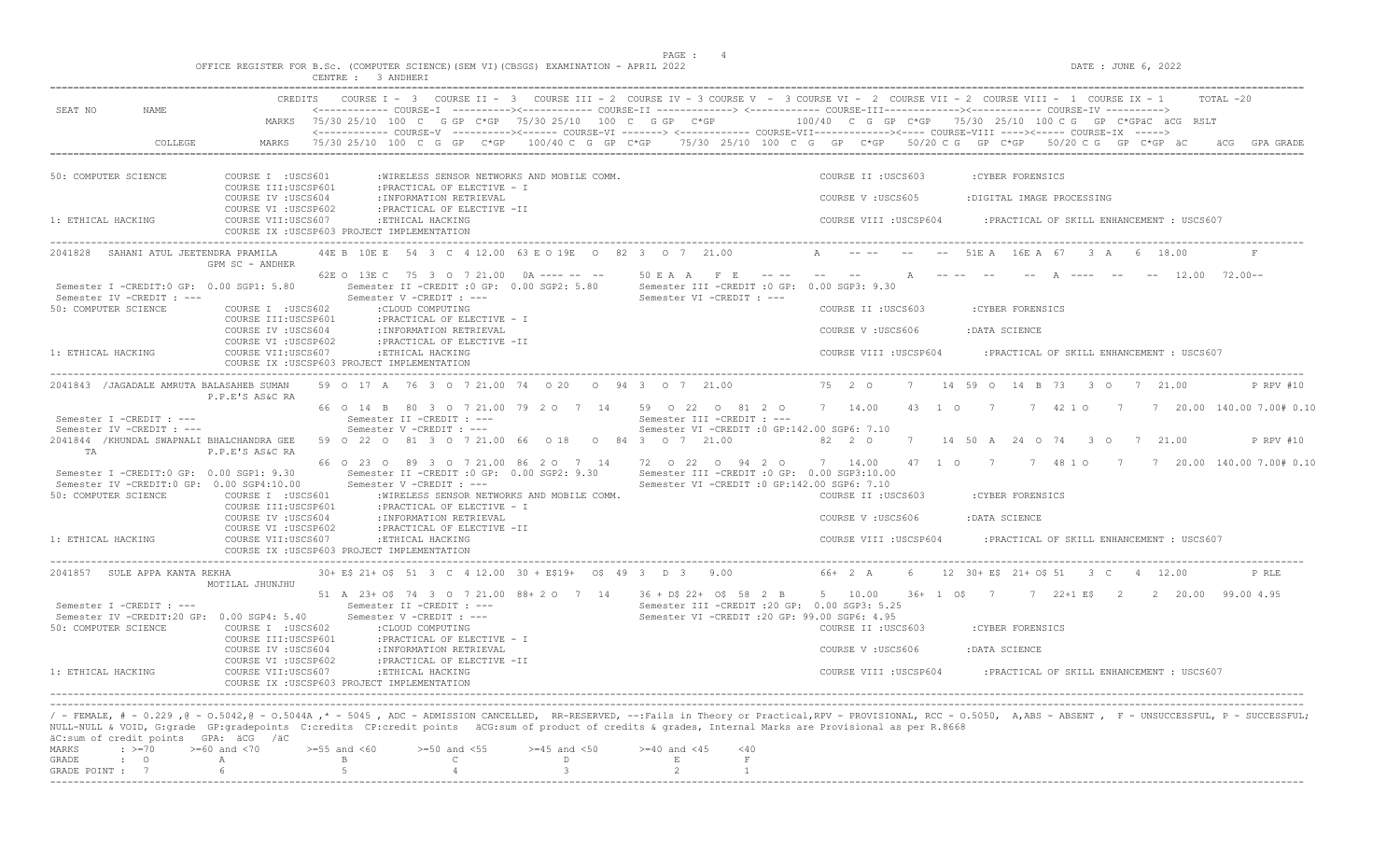$DATA: JUNE 6, 2022$ 

|  |  |                  |  |  |  | OFFICE REGISTER FOR B.Sc. (COMPUTER SCIENCE)(SEM VI)(CBSGS) EXAMINATION - APRIL 2022 |  |  |
|--|--|------------------|--|--|--|--------------------------------------------------------------------------------------|--|--|
|  |  | CENTRE : 2 DADAR |  |  |  |                                                                                      |  |  |

|                                                                                       |                                             | COURSE I - 3 COURSE II - 3 COURSE III - 2 COURSE IV - 3 COURSE V - 3 COURSE VI - 2 COURSE VII - 2 COURSE VIII - 1 COURSE IX - 1                                                                                                                                                                                                                                                  |                    |                                                                                               |                        |                |                |                   |                                            | TOTAL -20                                 |
|---------------------------------------------------------------------------------------|---------------------------------------------|----------------------------------------------------------------------------------------------------------------------------------------------------------------------------------------------------------------------------------------------------------------------------------------------------------------------------------------------------------------------------------|--------------------|-----------------------------------------------------------------------------------------------|------------------------|----------------|----------------|-------------------|--------------------------------------------|-------------------------------------------|
| SEAT NO<br>NAME.                                                                      |                                             | <------------ COURSE-I ----------><----------- COURSE-II --------------> <------------ COURSE-III------------><----------> COURSE-IV ----------><br>MARKS 75/30 25/10 100 C G GP C*GP 75/30 25/10 100 C G GP C*GP 100/40 C G GP C*GP 75/30 25/10 100 C G GP C*GPäC äCG RSLT                                                                                                      |                    |                                                                                               |                        |                |                |                   |                                            |                                           |
| COLLEGE                                                                               | MARKS                                       | <------------ COURSE-V ----------><------ COURSE-VI -------> <------------ COURSE-VII-----------><---- COURSE-VIII ----><----- COURSE-IX -----><br>75/30 25/10 100 C G GP C*GP 100/40 C G GP C*GP 75/30 25/10 100 C G GP C*GP 50/20 C G GP C*GP 50/20 C G GP C*GP äC                                                                                                             |                    |                                                                                               |                        |                |                |                   |                                            | GPA GRADE                                 |
|                                                                                       |                                             |                                                                                                                                                                                                                                                                                                                                                                                  |                    |                                                                                               |                        |                |                |                   |                                            |                                           |
| 50: COMPUTER SCIENCE                                                                  | COURSE I : USCS602<br>COURSE III:USCSP601   | : CLOUD COMPUTING<br>: PRACTICAL OF ELECTIVE - I                                                                                                                                                                                                                                                                                                                                 |                    |                                                                                               | COURSE II : USCS603    |                |                | : CYBER FORENSICS |                                            |                                           |
|                                                                                       | COURSE IV : USCS604<br>COURSE VI : USCSP602 | : INFORMATION RETRIEVAL<br>: PRACTICAL OF ELECTIVE -II                                                                                                                                                                                                                                                                                                                           |                    |                                                                                               | COURSE V: USCS606      |                | :DATA SCIENCE  |                   |                                            |                                           |
| 1: ETHICAL HACKING                                                                    | COURSE VII:USCS607                          | :ETHICAL HACKING<br>COURSE IX : USCSP603 PROJECT IMPLEMENTATION                                                                                                                                                                                                                                                                                                                  |                    |                                                                                               | COURSE VIII : USCSP604 |                |                |                   | : PRACTICAL OF SKILL ENHANCEMENT : USCS607 |                                           |
| 2041858 DESHMUKH PRANAV PRASHANT ISHA<br><b>MD</b>                                    |                                             | 30+ E\$ 19+ O\$ 49 3 D 3 9.00 42 B 14+ B\$ 56 3 B 5 15.00                                                                                                                                                                                                                                                                                                                        |                    |                                                                                               | $45 \t2 \tD$           | $\mathbf{3}$   |                |                   | 6 32 + E\$ 14 + B\$ 46 3 D 3 9.00          | P RLE                                     |
| Semester I -CREDIT:20 GP: 0.00 SGP1: 3.00                                             |                                             | 37+ D\$ 13+ C\$ 50 3 C 4 12.00 50 2 C 4 8 35 + D\$ 22+ O\$ 57 2 B 5 10.00 20 1 E 2 2 20 1 E 2 2 20.00 73.00 3.65<br>Semester II -CREDIT : 20 GP: 0.00 SGP2: 3.20                                                                                                                                                                                                                 |                    | Semester III -CREDIT : ---                                                                    |                        |                |                |                   |                                            |                                           |
| Semester IV -CREDIT : ---<br>50: COMPUTER SCIENCE                                     | COURSE I : USCS601                          | Semester V -CREDIT : ---<br>:WIRELESS SENSOR NETWORKS AND MOBILE COMM.                                                                                                                                                                                                                                                                                                           |                    | Semester VI -CREDIT : 20 GP: 73.00 SGP6: 3.65                                                 | COURSE II : USCS602    |                |                | :CLOUD COMPUTING  |                                            |                                           |
|                                                                                       | COURSE III:USCSP601                         | : PRACTICAL OF ELECTIVE - I                                                                                                                                                                                                                                                                                                                                                      |                    |                                                                                               |                        |                |                |                   |                                            |                                           |
|                                                                                       | COURSE IV : USCS605<br>COURSE VI : USCSP602 | :DIGITAL IMAGE PROCESSING<br>: PRACTICAL OF ELECTIVE -II                                                                                                                                                                                                                                                                                                                         |                    |                                                                                               | COURSE V: USCS606      |                | : DATA SCIENCE |                   |                                            |                                           |
| 1: ETHICAL HACKING                                                                    | COURSE VII:USCS607                          | :ETHICAL HACKING<br>COURSE IX : USCSP603 PROJECT IMPLEMENTATION                                                                                                                                                                                                                                                                                                                  |                    |                                                                                               | COURSE VIII : USCSP604 |                |                |                   | : PRACTICAL OF SKILL ENHANCEMENT : USCS607 |                                           |
| 2041864 CHOURE SAINATH MARUTI SUNITA                                                  | S. THAKURNATH-U                             | 56 0 19 0 75 3 0 7 21.00 57 0 16 A 73 3 0 7 21.00                                                                                                                                                                                                                                                                                                                                |                    |                                                                                               | 94 2 0                 |                |                |                   | 7 14 57 0 18 0 75 3 0 7 21.00              | P RPV                                     |
|                                                                                       |                                             | 65 0 18 0 83 3 0 7 21.00 93 2 0 7 14 50 A 17 A 67 2 0 7 14.00 47 1 0 7 7 45 1 0 7 7 20.00 140.00 7.00                                                                                                                                                                                                                                                                            |                    | R B                                                                                           |                        |                |                |                   |                                            |                                           |
| Semester I -CREDIT:0 GP: 0.00 SGP1: 4.65<br>Semester IV -CREDIT:0 GP: 0.00 SGP4: 9.05 |                                             | Semester II -CREDIT : 0 GP: 0.00 SGP2: 4.65<br>Semester V -CREDIT : ---                                                                                                                                                                                                                                                                                                          |                    | Semester III - CREDIT : 0 GP: 0.00 SGP3: 9.55<br>Semester VI -CREDIT : 0 GP:140.00 SGP6: 7.00 |                        |                |                |                   |                                            |                                           |
| 2041876 KHANDEKAR SUBODH ASHOK LATA                                                   | S. THAKURNATH-U                             | 44 B 12 D 56 3 B 5 15.00 65 O 14 B 79 3 O 7 21.00                                                                                                                                                                                                                                                                                                                                |                    |                                                                                               | $42 \quad 2 \quad E$   | $\overline{2}$ |                |                   | 4 38 C 13 C 51 3 C 4 12.00                 | P RPV                                     |
| Semester I -CREDIT : ---                                                              |                                             | 75 0 12 D 87 3 0 7 21.00 44 2 E 2 4 66 0 13 C 79 2 0 7 14.00 24 1 D 3 3 22 1 E 2 2 20.00 96.00 4.80<br>Semester II -CREDIT : ---                                                                                                                                                                                                                                                 |                    | Semester III -CREDIT : ---                                                                    |                        |                |                |                   |                                            |                                           |
| Semester IV -CREDIT : ---<br>2041891 THORAT SHIVPRASAD DATTATRAY ALKA                 |                                             | Semester V -CREDIT : ---<br>50 A 19 O 69 3 O 7 21.00 62 O 18 O 80 3 O 7 21.00 99 2 O                                                                                                                                                                                                                                                                                             |                    | Semester VI -CREDIT : 0 GP: 96.00 SGP6: 4.80                                                  |                        |                |                |                   | 7 14 66 0 19 0 85 3 0 7 21.00              | P RPV                                     |
|                                                                                       | S. THAKURNATH-U                             | @ 1<br>72 0 19 0 91 3 0 7 21 00 98 2 0 7 14 68 0 20 0 88 2 0 7 14 00                                                                                                                                                                                                                                                                                                             |                    |                                                                                               |                        |                |                |                   |                                            | 49 1 0 7 7 48 1 0 7 7 7 20.00 140.00 7.00 |
| Semester I -CREDIT : ---<br>Semester IV -CREDIT : ---                                 |                                             | Semester II -CREDIT : ---<br>Semester V -CREDIT : ---                                                                                                                                                                                                                                                                                                                            |                    | Semester III -CREDIT : ---<br>Semester VI -CREDIT : 0 GP:140.00 SGP6: 7.00                    |                        |                |                |                   |                                            |                                           |
| 50: COMPUTER SCIENCE                                                                  | COURSE I : USCS601<br>COURSE III: USCSP601  | : WIRELESS SENSOR NETWORKS AND MOBILE COMM.<br>: PRACTICAL OF ELECTIVE - I                                                                                                                                                                                                                                                                                                       |                    |                                                                                               | COURSE II : USCS603    |                |                | :CYBER FORENSICS  |                                            |                                           |
|                                                                                       | COURSE IV :USCS605<br>COURSE VI : USCSP602  | :DIGITAL IMAGE PROCESSING<br>: PRACTICAL OF ELECTIVE -II                                                                                                                                                                                                                                                                                                                         |                    |                                                                                               | COURSE V: USCS606      |                | :DATA SCIENCE  |                   |                                            |                                           |
| 1: ETHICAL HACKING                                                                    | COURSE VII:USCS607                          | : ETHICAL HACKING<br>COURSE IX : USCSP603 PROJECT IMPLEMENTATION                                                                                                                                                                                                                                                                                                                 |                    |                                                                                               | COURSE VIII : USCSP604 |                |                |                   | : PRACTICAL OF SKILL ENHANCEMENT : USCS607 |                                           |
|                                                                                       |                                             |                                                                                                                                                                                                                                                                                                                                                                                  |                    |                                                                                               |                        |                |                |                   |                                            |                                           |
|                                                                                       |                                             | / - FEMALE, # - 0.229, 0 - 0.5042, 0 - 0.5044A, * - 5045, ADC - ADMISSION CANCELLED, RR-RESERVED, --:Fails in Theory or Practical,RPV - PROVISIONAL, RCC - 0.5050, A,ABS - ABSENT, F - UNSUCCESSFUL, P - SUCCESSFUL;<br>NULL-NULL & VOID, G:grade GP:gradepoints C:credits CP:credit points äCG:sum of product of credits & grades, Internal Marks are Provisional as per R.8668 |                    |                                                                                               |                        |                |                |                   |                                            |                                           |
| äC:sum of credit points GPA: äCG /äC<br><b>MARKS</b><br>$\div$ >=70                   | $>=60$ and $<70$                            | $>=55$ and $<60$<br>$>=50$ and $<55$                                                                                                                                                                                                                                                                                                                                             | $>=45$ and $<50$   | $>= 40$ and $< 45$<br>$<$ 40                                                                  |                        |                |                |                   |                                            |                                           |
| <b>GRADE</b><br>$\cdot$ 0<br>GRADE POINT : 7                                          | A                                           | B.<br>$\mathbb{C}$                                                                                                                                                                                                                                                                                                                                                               | D<br>$\mathcal{L}$ | $\mathbf E$<br>F<br>$2^{1}$                                                                   |                        |                |                |                   |                                            |                                           |
|                                                                                       |                                             |                                                                                                                                                                                                                                                                                                                                                                                  |                    |                                                                                               |                        |                |                |                   |                                            |                                           |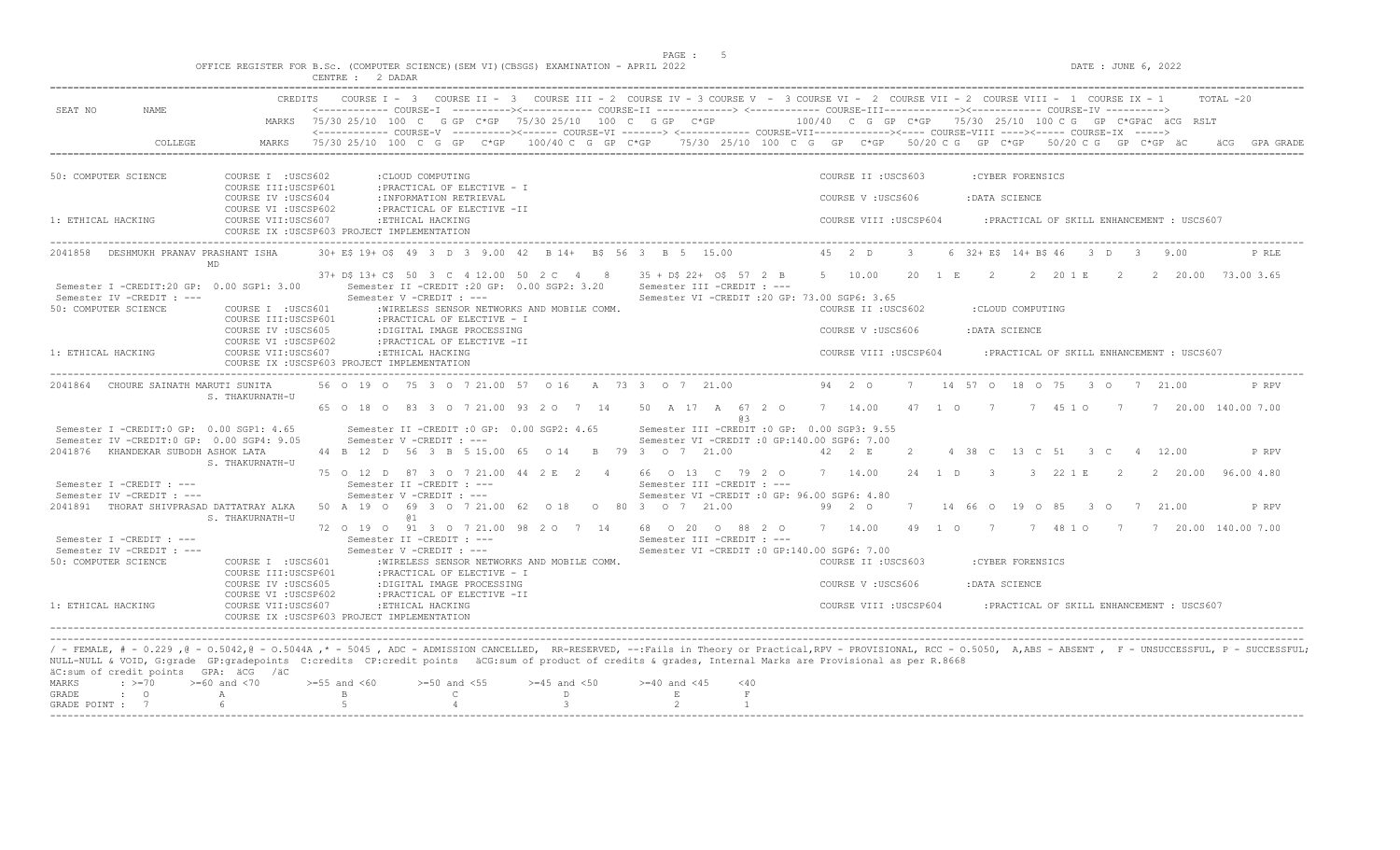| OFFICE REGISTER FOR B.Sc. (COMPUTER SCIENCE) (SEM VI) (CBSGS) EXAMINATION - APRIL 2022<br>CENTRE : 51 LANJA                                                                                                                                                                                                                                                                                                                                                                                                                                                                                                                                                                                                                                               | DATE : JUNE 6, 2022                                                                                                                                                                                                                                                        |
|-----------------------------------------------------------------------------------------------------------------------------------------------------------------------------------------------------------------------------------------------------------------------------------------------------------------------------------------------------------------------------------------------------------------------------------------------------------------------------------------------------------------------------------------------------------------------------------------------------------------------------------------------------------------------------------------------------------------------------------------------------------|----------------------------------------------------------------------------------------------------------------------------------------------------------------------------------------------------------------------------------------------------------------------------|
| CREDITS COURSE I - 3 COURSE II - 3 COURSE III - 2 COURSE IV - 3 COURSE V - 3 COURSE VI - 2 COURSE VIII - 2 COURSE VIII - 1 COURSE IX - 1<br><------------ COURSE-I ----------><----------- COURSE-II -------------> <------------ COURSE-III------------><----------> COURSE-IV ---------->>>>>><br>SEAT NO<br>NAME.<br>MARKS 75/30 25/10 100 C G GP C*GP 75/30 25/10 100 C G GP C*GP 100/40 C G GP C*GP 75/30 25/10 100 C G GP C*GPäC äCG RSLT<br><------------- COURSE-V ----------><----- COURSE-VI -------> <------------ COURSE-VIII-----------><---- COURSE-VIII ----><----- COURSE-IX ----->                                                                                                                                                       | TOTAL -20                                                                                                                                                                                                                                                                  |
| 75/30 25/10 100 C G GP C*GP 100/40 C G GP C*GP 75/30 25/10 100 C G GP C*GP 50/20 C G GP C*GP 50/20 C G GP C*GP äC<br>COLLEGE<br>MARKS                                                                                                                                                                                                                                                                                                                                                                                                                                                                                                                                                                                                                     | äCG GPA GRADE                                                                                                                                                                                                                                                              |
| 50: COMPUTER SCIENCE<br>COURSE I : USCS601<br>:WIRELESS SENSOR NETWORKS AND MOBILE COMM.<br>COURSE III:USCSP601<br>: PRACTICAL OF ELECTIVE - I<br>COURSE IV : USCS605<br>:DIGITAL IMAGE PROCESSING<br>COURSE VI : USCSP602<br>: PRACTICAL OF ELECTIVE -II<br>1: ETHICAL HACKING<br>COURSE VII:USCS607<br>:ETHICAL HACKING<br>COURSE IX : USCSP603 PROJECT IMPLEMENTATION                                                                                                                                                                                                                                                                                                                                                                                  | COURSE II : USCS603<br>: CYBER FORENSICS<br>COURSE V: USCS606<br>: DATA SCIENCE<br>COURSE VIII : USCSP604<br>: PRACTICAL OF SKILL ENHANCEMENT : USCS607                                                                                                                    |
| 50 A 15 A 65 3 A 6 18.00 51 A 10 E 61 3 A 6 18.00<br>2042013 KUVESKAR TUSHAR DIWAKAR JYOTI<br>$N.E.S. - LANJA$<br>65 0 18 0 83 3 0 7 21 00 40 2 E 2 4 60 0 11 E 71 2 0 7 14 00<br>Semester I -CREDIT : ---<br>Semester II -CREDIT : ---<br>Semester III -CREDIT : ---<br>Semester IV -CREDIT : ---<br>Semester V -CREDIT : ---<br>Semester VI -CREDIT : 0 GP:101.00 SGP6: 5.05<br>50: COMPUTER SCIENCE<br>COURSE I : USCS601<br>:WIRELESS SENSOR NETWORKS AND MOBILE COMM.<br>COURSE III:USCSP601<br>: PRACTICAL OF ELECTIVE - I<br>COURSE IV : USCS604<br>: INFORMATION RETRIEVAL<br>COURSE VI : USCSP602<br>: PRACTICAL OF ELECTIVE -II<br>1: ETHICAL HACKING<br>COURSE VII:USCS607<br>: ETHICAL HACKING<br>COURSE IX : USCSP603 PROJECT IMPLEMENTATION | 40 2 E<br>$\sim$ 2<br>4 51 A 10 E 61 3 A 6 18.00<br>P RPV<br>20 1 E 2 2 20 1 E 2 2 20 00 101.00 5.05<br>COURSE II : USCS602<br>: CLOUD COMPUTING<br>COURSE V: USCS605<br>:DIGITAL IMAGE PROCESSING<br>COURSE VIII : USCSP604<br>: PRACTICAL OF SKILL ENHANCEMENT : USCS607 |
| 50 A 13 C 63 3 A 6 18.00 45 A 16 A 61 3 A 6 18.00 62 2 A 6 12 35 D 13 C 48 3 D 3 9.00<br>2042041 GARUDE SHUBHAM MADHUKAR SHOBHA<br>G.K.S.COLLEGE K                                                                                                                                                                                                                                                                                                                                                                                                                                                                                                                                                                                                        | P RPV                                                                                                                                                                                                                                                                      |
| 32 E 13 C 45 3 D 3 9.00 53 2 C 4 8 38 C 13 C 51 2 C 4 8.00 39 1 0 7 7 35 1 0 7 7 20.00 96.00 4.80<br>Semester II - CREDIT : 0 GP: 0.00 SGP2: 8.10<br>Semester I -CREDIT:0 GP: 0.00 SGP1: 6.10<br>Semester III -CREDIT : 0 GP: 0.00 SGP3: 7.85<br>Semester IV -CREDIT:0 GP: 0.00 SGP4: 7.30<br>Semester V -CREDIT : ---<br>Semester VI -CREDIT : 0 GP: 96.00 SGP6: 4.80<br>40E C 18E O 58 3 B 5 15.00 A F 13E C A -- ---- --<br>2042093 KACHARE SACHIN NATHU INDUBAI<br>G.K.S.COLLEGE K<br>48E A 15E A 63 3 A 6 18.00 51E 2 C 4 8<br>A F 14E B A ---- -- --                                                                                                                                                                                                | 42E 2 E<br>2 4 A F 16E A A ---- -- --<br>F RPV<br>22E 1 E<br>$\overline{2}$<br>2 28E1 B<br>$5 \qquad 5 \qquad 12.00 \qquad 52.00--$                                                                                                                                        |
| Semester I -CREDIT : ---<br>Semester II -CREDIT : ---<br>Semester III -CREDIT : ---<br>Semester IV -CREDIT : ---<br>Semester V -CREDIT : ---<br>Semester VI -CREDIT : ---<br>2042094 MAGHADE ROHIT DURYODHAN MANDA<br>30E E 15E A 45 3 D 3 9.00 A F 15E A A -- ---- --<br>G.K.S.COLLEGE K                                                                                                                                                                                                                                                                                                                                                                                                                                                                 | 45E 2 D<br>$\mathcal{S}$<br>6 A F 17EA<br>F RPV<br>A -- -- --                                                                                                                                                                                                              |
| 46E A 16E A 62 3 A 6 18.00 48E 2 D 3 6<br>A F 15E A A ---- -- --<br>Semester I -CREDIT : ---<br>Semester II -CREDIT : ---<br>Semester III -CREDIT : 0 GP: 0.00 SGP3: 8.50<br>Semester IV -CREDIT:0 GP: 0.00 SGP4: 9.00<br>Semester V -CREDIT : ---<br>Semester VI -CREDIT : ---<br>2042097 SHAIKH ABDUL MOHSIN JAHANGIR AYE<br>A A F A -------<br>A F A F A -------<br>SHA<br>G.K.S.COLLEGE K                                                                                                                                                                                                                                                                                                                                                             | 23E 1 D 3 3 25E1 C 4 4 12.00 46.00--<br>A F A F<br>A RPV ABS                                                                                                                                                                                                               |
| $0A$ ---- -- --<br>A A F A -------<br>A F A F A ----<br>Semester I -CREDIT : ---<br>Semester II -CREDIT : ---<br>Semester III -CREDIT : ---<br>Semester IV -CREDIT : ---<br>Semester V -CREDIT : ---<br>Semester VI -CREDIT : ---<br>50: COMPUTER SCIENCE<br>COURSE I : USCS601<br>:WIRELESS SENSOR NETWORKS AND MOBILE COMM.<br>COURSE III:USCSP601<br>: PRACTICAL OF ELECTIVE - I<br>COURSE IV : USCS604<br>: INFORMATION RETRIEVAL<br>COURSE VI : USCSP602<br>: PRACTICAL OF ELECTIVE -II<br>1: ETHICAL HACKING<br>COURSE VII:USCS607<br>:ETHICAL HACKING<br>COURSE IX : USCSP603 PROJECT IMPLEMENTATION                                                                                                                                               | 0.00<br>$0.00 -$<br>COURSE II : USCS602<br>: CLOUD COMPUTING<br>COURSE V: USCS606<br>: DATA SCIENCE<br>COURSE VIII : USCSP604<br>: PRACTICAL OF SKILL ENHANCEMENT : USCS607                                                                                                |

NULL-NULL & VOID, G:grade GP:gradepoints C:credits CP:credit points äCG:sum of product of credits & grades, Internal Marks are Provisional as per R.8668 äC:sum of credit points GPA: äCG /äC MARKS : >=70 >=60 and <70 >=55 and <60 >=50 and <55 >=45 and <50 >=40 and <45 <40<br>GRADE : O A B C D E F<br>GRADE POINT : 7 6 5 4 3 2 1

-----------------------------------------------------------------------------------------------------------------------------------------------------------------------------------------------------------------------